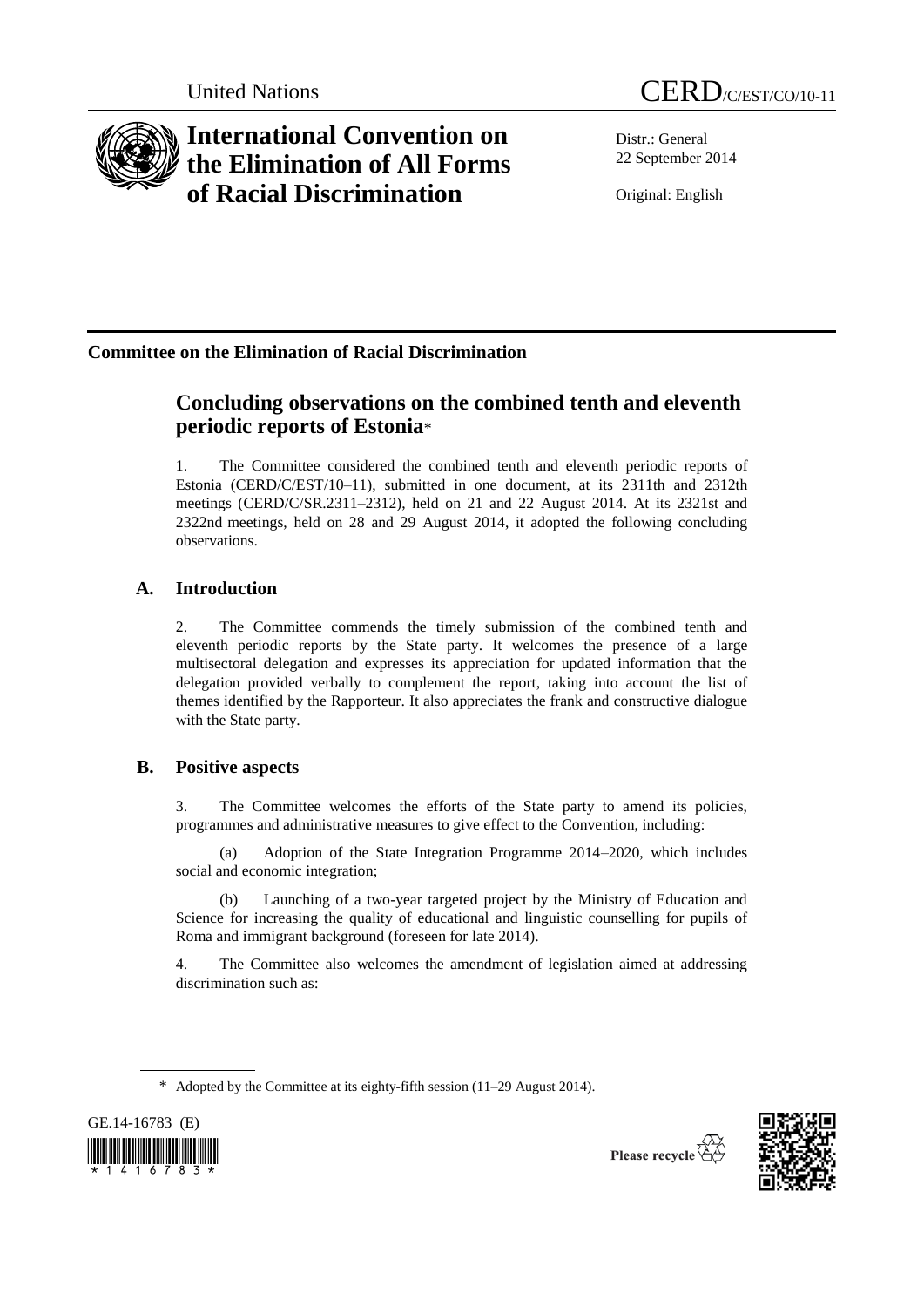(a) Amendment to the Citizenship Act (1 August 2012), which simplifies naturalization procedures for persons with disabilities and persons with restricted active legal capacity;

(b) Amendment to the Act on Granting International Protection to Aliens, on 1 October 2010.

5. The Committee further welcomes the fact that, since the consideration of the eighth and ninth periodic reports, the State party has ratified or acceded to the following international instruments:

(a) Optional Protocol to the Convention on the Rights of Persons with Disabilities, on 30 May 2012;

(b) Optional Protocol to the Convention on the Rights of the Child on the involvement of children in armed conflict, on 12 February 2014.

## **C. Concerns and recommendations**

#### **National human rights institution**

6. The Committee, while commending the work of the Chancellor of Justice and of the Gender Equality and Equal Treatment Commissioner, regrets that the State party has not yet decided to establish a national human rights institution (CERD/C/EST/CO/8–9, para. 10) in accordance with the Paris Principles relating to the status of national institutions (art. 2).

**Recalling general recommendation No. 17 (1994) on the establishment of national institutions to facilitate implementation of the Convention, the Committee reiterates its recommendation that the State party continue to consult with civil society with a view to considering the establishment of an independent national human rights institution in line with the Paris Principles (General Assembly resolution 48/134).**

#### **Prohibition of racist organizations and combating racist hate speech**

7. While noting the statement by the delegation of the State party regarding a new draft law on the criminalization of hate crimes, the Committee is concerned at the absence of amendments to the Penal Code that prohibit racist organizations, the dissemination of ideas based on racial superiority or racial hatred and that make racially motivated hate speech and incitement to hatred a criminal offence punishable by law in the circumstances contemplated by article 4 of the Convention. In addition, the Committee is concerned at leniency of the punishment (a fine of 100 euros) imposed in 2011 under section 151 (1) of the Penal Code for commentaries posted on the Internet whose contents were found to have incited hatred and violence (arts. 4, 5 and 7).

### **Recalling general recommendation No. 35 (2013) on combating racist hate speech, the Committee reiterates its recommendations that the State party:**

**(a) Amend its criminal legislation, including by removing the elements of conditionality from relevant articles of the Penal Code, with a view to bringing it in line with article 4 of the Convention by prohibiting organizations which promote and incite racial discrimination, making racially motivated hate speech and incitement to hatred, including in political and public discourse, criminal offences punishable by law in the circumstances indicated in general recommendation No. 35 of the Committee and ensure that punishment for such offences corresponds to the gravity of the crimes;**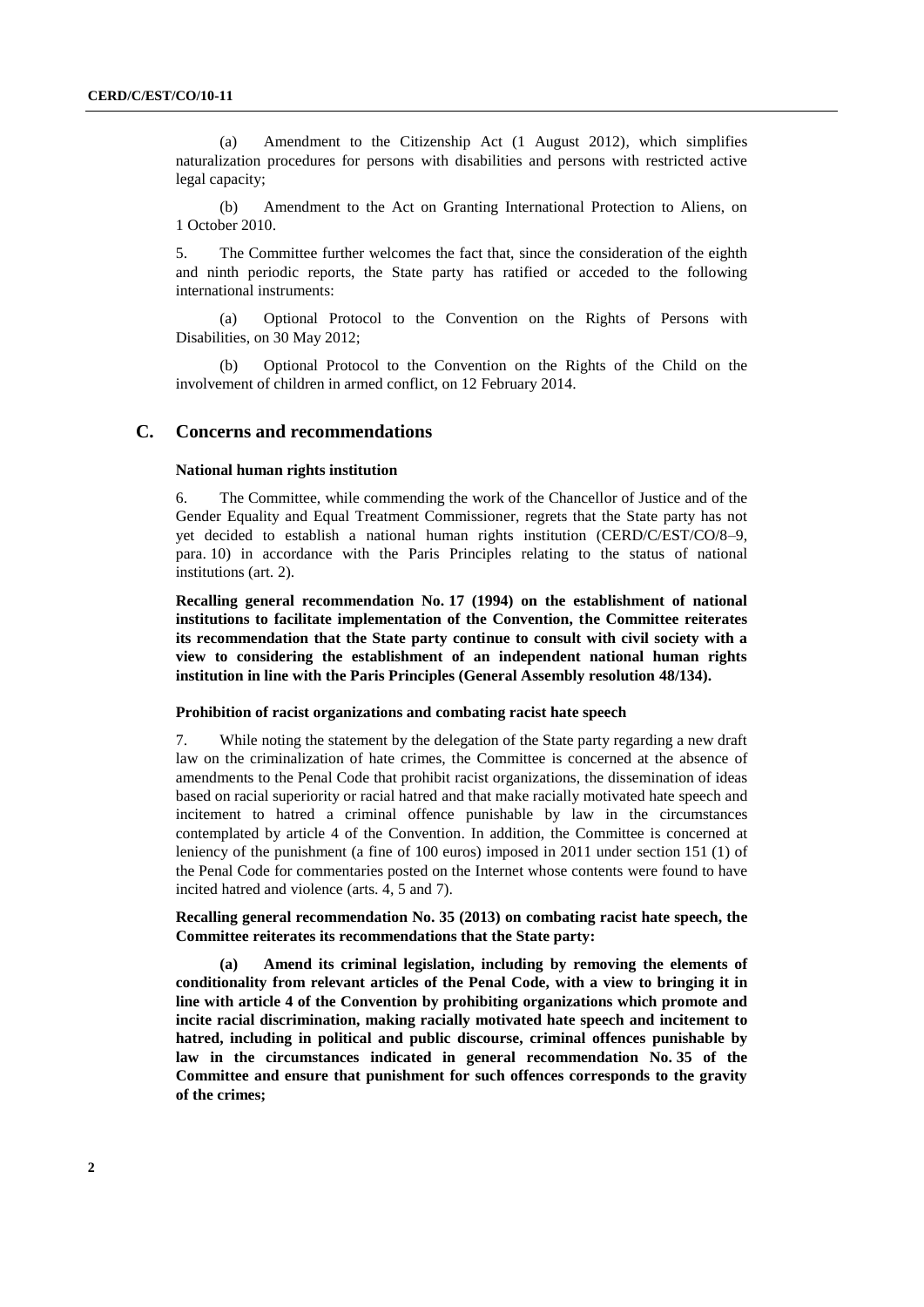**(b) Ratify the Additional Protocol to the Convention on cybercrime concerning the criminalisation of acts of a racist and xenophobic nature committed through computer systems and in the media.**

## **Racial motivation as an aggravating circumstance in criminal law**

8. The Committee reiterates its concern that racial motivation does not in general constitute an aggravating circumstance in proceedings under Estonian criminal law (arts. 4 and 6).

**The Committee reiterates its recommendation that the Penal Code be amended to include a specific provision ensuring that the motive of hatred is taken into account as an aggravating circumstance in proceedings under criminal law, in line with article 4 of the Convention.**

#### **Integration Strategy**

9. The Committee is concerned by the continued overemphasis on language in the Integration Strategy, including the initiative by the Chancellor of Justice on 2 July 2012 to bring the Private Schools Act into conformity with everyone's constitutional right to being taught in Estonian, which has resulted in studies at private upper secondary schools where the language of instruction is Russian to be conducted 60 per cent in Estonian, with the introduction of compulsory instruction in Estonian for five subjects (arts. 4, 5 and 6).

#### **The Committee recommends that the State party:**

**(a) Continue removing punitive elements in its approach to the promotion of the official language and establish an effective mechanism to monitor the work of the Language Inspectorate;**

**(b) Allocate sufficient resources in order to generalize further the provision of free-of-charge language courses with effective methodologies to fulfil the requirements for Estonian language proficiency for persons belonging to minorities and persons with undetermined citizenship, while protecting the right to receive instruction in minority languages;** 

**(c) Review its legislation which restricts the use of minority language in public services only to counties where persons belonging to minorities who are citizens of Estonia make up half of the population;**

**(d) Address the minorities' need for self-identification by facilitating, inter alia, the use of patronyms, through appropriate administrative measures;**

**(e) Provide the Committee with a full assessment of the effects of the Integration Strategy in its next periodic report.**

#### **Discrimination based on language proficiency**

10. The Committee is concerned that, while the Equal Treatment Act prohibits discrimination against an employee or potential employee based on criteria such as nationality (ethnic origin), different treatment due to Estonian language proficiency is not considered discrimination if such treatment is permitted by the Public Service Act or the Language Act. While noting the June 2014 amendment to the Language Act that redirected the power of the Language Inspectorate as of 1 January 2015 to impose monetary fines on employees with insufficient proficiency in the Estonian language to the employers, it is also concerned at the discrepancies between the employment and income levels between the Estonian and non-Estonian population, including as a result of language proficiency (arts. 1, 4, 5 and 6).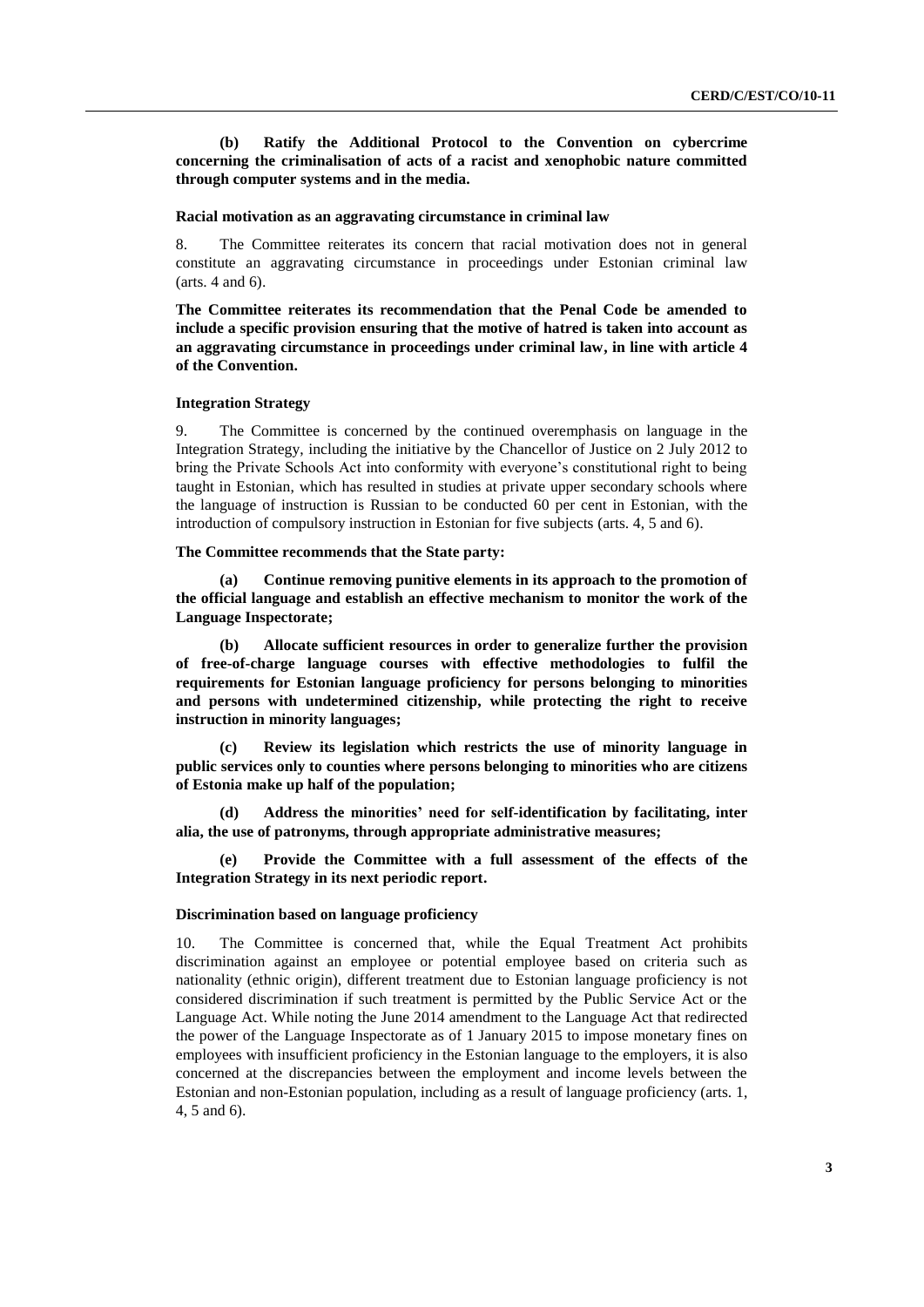**The Committee recommends that the State party:**

**(a) Intensify efforts to address the persistent disadvantages faced by minority groups with regard to rates of employment and remuneration based on language proficiency, including through enhanced professional language training and special measures in the field of employment in order to reduce the income gap;**

**(b) Ensure that language requirements in relation to employment are based on reasonable and objective criteria and are linked to the needs for the performance of each individual job;**

**(c) Continue to be mindful of indirect discrimination effects of public policies on vulnerable groups.**

#### **Persons with undetermined citizenship**

11. While noting the reduction in the number of persons with undetermined citizenship during the period under review, the Committee remains concerned at the persistently high number of persons with undetermined citizenship. It is also concerned that, according to the 2011 census, the national origin of 19,344 persons in the State party is unknown (art. 5).

**Bearing in mind its general recommendation No. 30 (2004) on discrimination against non-citizens, the Committee recommends that the State party:**

**(a) Intensify efforts to reduce the number of persons with undetermined citizenship, including by shortening the length of the procedure for the acquisition of citizenship;**

**(b) Lessen the language requirements for naturalization, in particular for older persons;**

**(c) Ease further the naturalization requirements for persons under 15 years of age;**

**(d) Raise awareness about statelessness among stakeholders and introduce mechanisms to help national and local institutions to effectively identify stateless persons;**

**(e) Consider ratifying the Convention relating to the Status of Stateless Persons and the Convention on the Reduction of Statelessness.**

#### **Prison population**

12. The Committee is concerned at the high number of non-Estonians among the prison population, which includes a significant ratio of persons of undetermined citizenship. It is also concerned that prisons and correctional facilities refuse to accept and translate complaints from prisoners that are not written in the official language, which may limit the opportunities of inmates of minority origin to file oral and written complaints. (arts. 2, 5 and 6)

**The Committee recommends that the State party ensure that there is no discrimination against prisoners on the basis of their lack of proficiency in the Estonian language and that prisoners are not penalized with regard to administrative and disciplinary matters because they do not have a sufficient understanding of the Estonian language.**

### **Education of Roma children**

13. While taking note of the project to increase the quality of education for Roma scheduled to start in late 2014, the Committee is concerned that there are only 32 students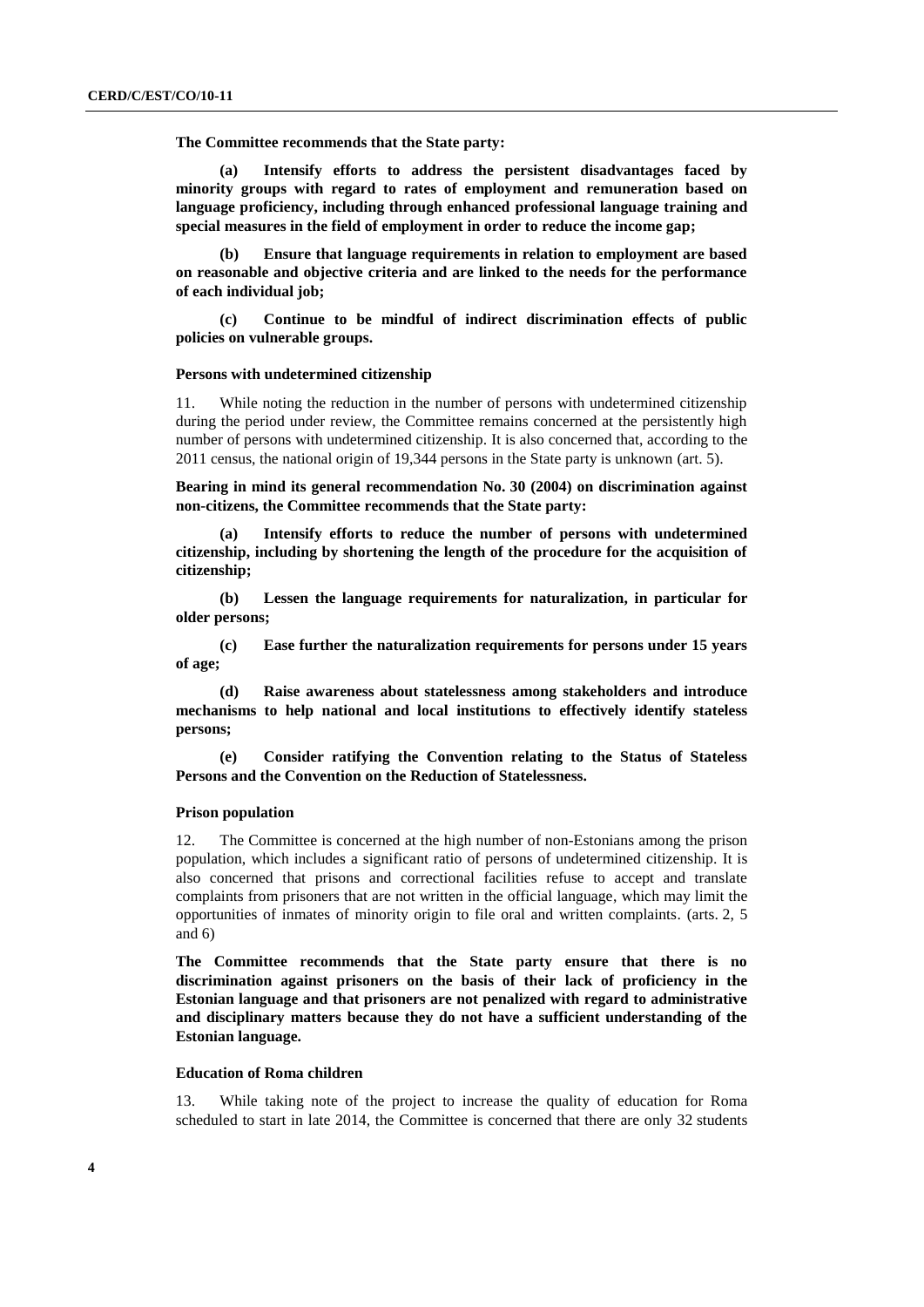out of a Roma population of some 500 of whom a disproportionate number seems to have been placed in special schools (arts. 2 and 5).

**Recalling its general recommendation No. 27 (2000) on discrimination against Roma, the Committee recommends that the State party:**

**(a) Ensure that all Roma children have access to quality education and are integrated in mainstream schools;**

**(b) Assess the number of Roma children pursuing education at the secondary level and address the problem of Roma children dropping out of school.**

#### **Participation of minorities in public and political life**

14. The Committee is concerned at the low level of participation of minorities in public and political life of the State party, including the Parliament and local institutions (art. 5).

**In view of the fact that the civil and political integration of minorities is stated as an objective of the Integration Strategy of Estonia, the Committee reiterates its recommendation that the State party redouble its efforts to ensure greater participation by members of minorities in public life, including in Parliament, and take effective steps to ensure that they participate in the administration at all levels**.

**The Committee also recommends that the Estonian authorities strengthen their cooperation with the Council of Ethnic Minorities**.

#### **Complaints relating to racial discrimination**

15. The Committee is concerned at the absence of complaints concerning officials of the Police and Border Guard Board and of the Security Police Board in relation to racism, racial discrimination, xenophobia and similar forms of hatred and at the low number of inquiries into complaints concerning discrimination on grounds of ethnic origin and race (arts. 5, 6 and 7).

**Recalling its general recommendation No. 31 (2005) on the prevention of racial discrimination in the administration and functioning of the criminal justice system, The Committee reiterates its recommendations that the State party:**

**(a) Verify whether the small number of complaints is not the result of victims' lack of awareness of their rights, fear of reprisals, limited access to available mechanisms, lack of confidence in the police or judicial authorities, or the authorities' lack of attention or sensitivity to cases of racial discrimination;**

**(b) Review remedies available to victims to seek redress to ensure that they are effective;**

**(c) Consider extending the use of effective conciliation in dealing with racial discrimination cases, when appropriate, amend the Chancellor of Justice Act to compel participation by both sides in the dispute and provide information to the Committee on the number and outcome of cases of conciliation in the next periodic report;**

**(d) Continue to raise awareness of the Convention and of Penal Code provisions relating to racial discrimination.**

#### **Data concerning cases of racial discrimination**

16. The Committee is concerned at the absence of data on discrimination on grounds of race and ethnicity and at the absence of registration of crimes under sections 151–153 of the Penal Code during the period under review (art. 5, 6 and 7).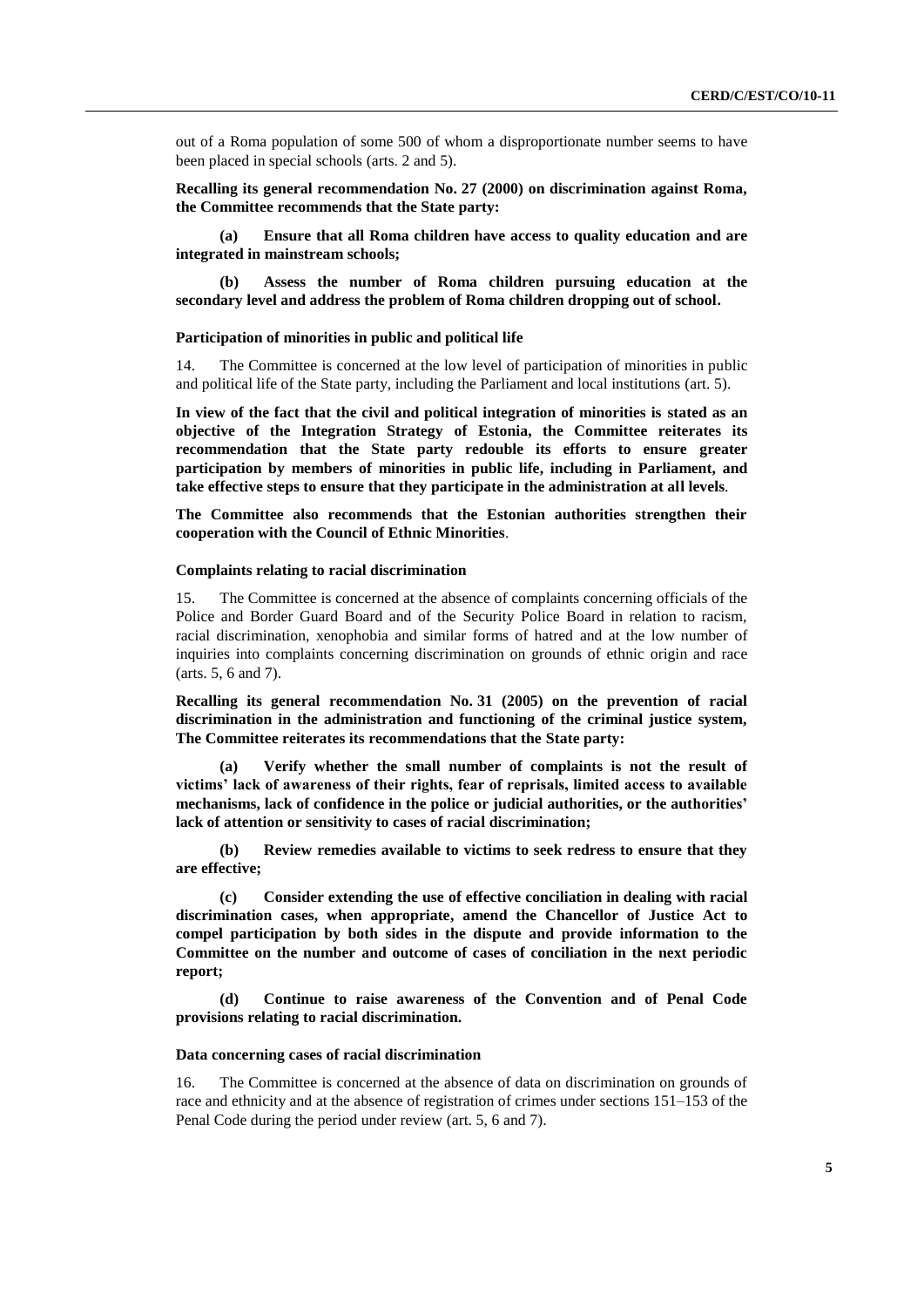**Recalling its revised reporting guidelines (CERD/C/2007/1, paras. 10 and 12), the Committee recommends that the State party diversify its data collection activities, on the basis of anonymity and self-identification of persons and groups, to provide an adequate empirical basis for policies to enhance the equal enjoyment by all of the rights enshrined in the Convention and recalls that reliable, detailed information is necessary for the monitoring and evaluation of policies in favour of minorities and for assessing the implementation of the Convention.**

**The Committee requests that the State party provide in its next report updated information and statistics on cases of, and on the number of complaints about, acts of racial discrimination as well as on relevant decisions in penal, civil or administrative court proceedings and by State human rights institutions, including on any restitution or other remedies provided to victims of such acts.** 

## **D. Other recommendations**

### **Ratification of other treaties**

17. Bearing in mind the indivisibility of all human rights, the Committee encourages the State party to consider ratifying those international human rights treaties which it has not yet ratified, in particular treaties with provisions that have a direct relevance to communities that may be the subject of racial discrimination, such as the International Convention on the Protection of the Rights of All Migrant Workers and Members of Their Families (1990); the Optional Protocols to the International Covenant on Economic, Social and Cultural Rights (2008) and to the Convention on the Elimination of All Forms of Discrimination against Women (1999); the International Convention for the Protection of All Persons from Enforced Disappearance (2006); the United Nations Educational, Scientific and Cultural Organization Convention against Discrimination in Education (1960); the Convention relating to the Status of Stateless Persons (1954); the Convention on the Reduction of Statelessness (1961) and the Additional Protocol to the Convention on cybercrime, concerning the criminalisation of acts of a racist and xenophobic nature committed through computer systems (2003).

#### **Follow-up to the Durban Declaration and Programme of Action**

18. In the light of its general recommendation No. 33 (2009) on follow-up to the Durban Review Conference, the Committee recommends that the State party give effect to the Durban Declaration and Programme of Action, adopted in September 2001 by the World Conference against Racism, Racial Discrimination, Xenophobia and Related Intolerance, taking into account the outcome document of the Durban Review Conference, held in Geneva in April 2009, when implementing the Convention in its domestic legal order. The Committee requests that the State party include in its next periodic report specific information on action plans and other measures taken to implement the Durban Declaration and Programme of Action at the national level.

#### **Consultations with civil society organizations**

19. The Committee recommends that the State party expand its dialogue with and consult with a broader scope of organizations of civil society working in the area of human rights protection, in particular in combating racial discrimination, with a view to reflecting the diversity of related issues in the State party in connection with the preparation of the next periodic report and the follow-up to the present concluding observations.